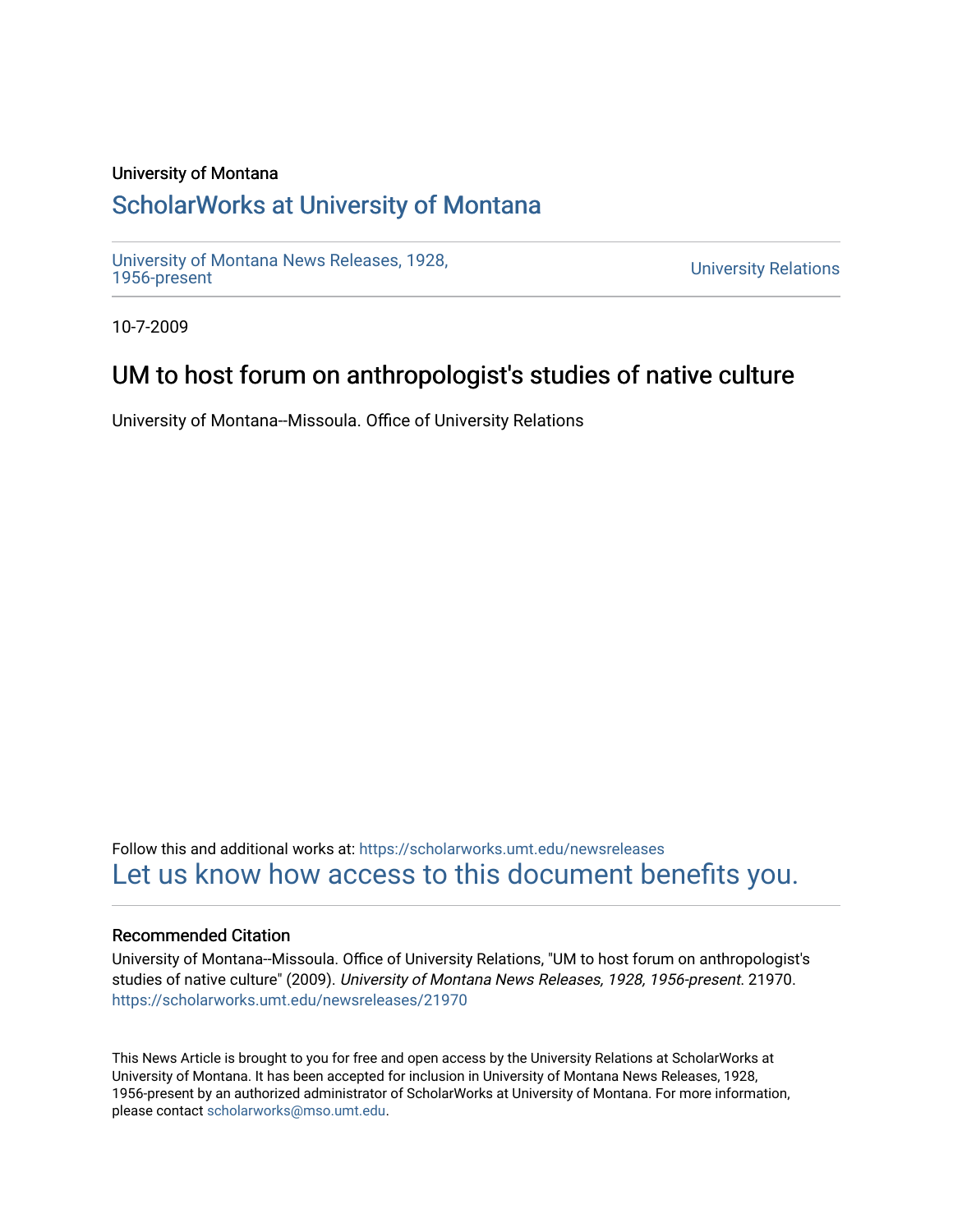

UNIVERSITY RELATIONS • MISSOULA. MT 59812 • 406.243.2522 • FAX: 406.243.4520

### <u>N E W S R E L E A S E </u>

Oct. 7, 2009

**Contact:** Sally Thompson, research associate, UM Continuing Education, 406-243-5889, sally.thompson@umontana.edu.

### **UM TO HOST FORUM ON ANTHROPOLOGIST'S STUDIES OF NATIVE CULTURE MISSOULA —**

The University of Montana will host a forum titled "Language. Landscape and Identity: What Abraham Maslow Missed About Blackfoot Culture" at 6:30 p.m. Monday, Oct. 12, in James E. Todd Building Room 204.

The event, which is free and open to the public, will feature researchers Narcisse Blood and Ryan Heavy Head of the Kanai Studies Program at Red Crow College, located on the Blood Reserve in Alberta, Canada. Blood and Heavy Head will discuss their research on anthropologist Abraham Maslow, who developed his "hierarchy of human needs" after studying the North Blackfoot culture in the 1930s. Their presentation will focus on what Maslow missed about the images and culture of the Blackfoot Nation.

The forum will begin at 6:30 p.m. with the showing of the film "KAAHSINOONIKSI: If the Land Could Speak and We Could Listen." Blood and Heavy Head will follow with their presentation, "Maslow Revisited," at 8 p.m. Refreshments will be provided.

The forum is sponsored by UM's social work. Native American studies and psychology departments, as well as the Office of the Tribal Liaison, the Regional Learning Project, Continuing Education and American Indian Student Services.